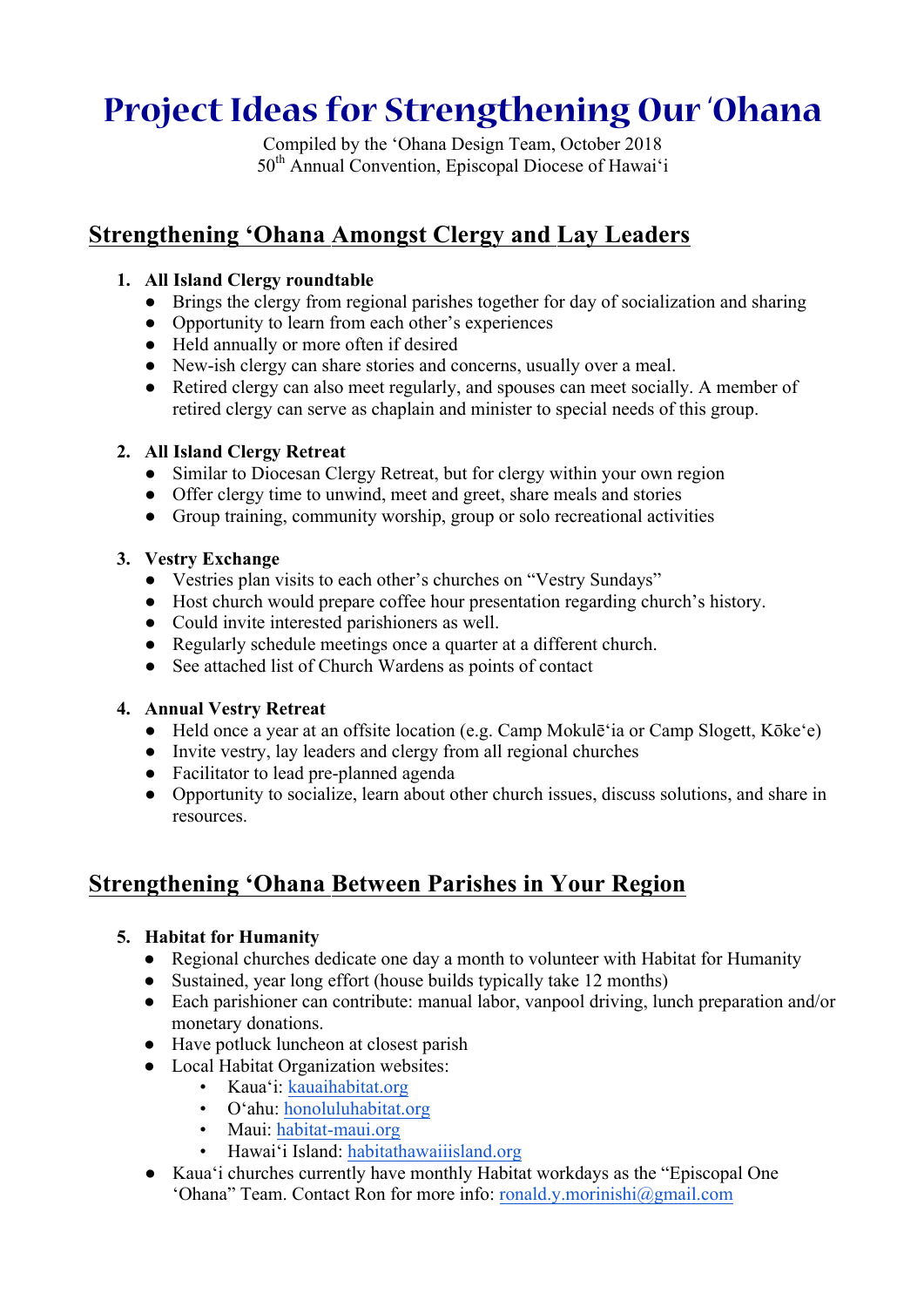#### **6. Relay for Life Cancer Fundraising Event**

- Regional churches dedicate one weekend a year in a joint effort supporting this event
- Preparation for this event can include: booth building, selling food, organizing fundraising, family camping, etc.
- This can be a fun event for families and children
- All Saints Kaua'i Youth Group has previously participated in this event; contact Sybil for more information: sybil.nishioka@gmail.com

#### **7. Youth Event with community service**

- Joint service event coordinated with established youth groups and youth leaders
- Beach cleanup, feeding homeless, helping at convalescent homes
- Include potluck luncheon and social activities

#### **8. All-Island or Regional Church Summer Picnic**

- Include activities to encourage socialization, story sharing, etc.
- Tour of church and grounds
- Activities and programs can be shared and ideas exchanged
- May include entertainment and music performed by church members
- Potluck and sharing of recipes

#### **9. A Cup of Cold Water (ACCW)**

- A care-van outreach program distributing food, clothing, hygiene and other supplies, caring for homeless, houseless community on Maui Island
- Founded by four Episcopal Churches on Maui, now a collaboration of other denominations, groups and organizations, who all help with various jobs.
- ACCW has brought together the four Episcopal Churches on Maui, and gives the Episcopal Church on Maui a presence in the wider faith community, social service agencies and government.
- http://www.episcopalhawaii.org/a-cup-of-cold-water.htm

#### **10. Laundry Love**

- Laundry Love is a nationwide Episcopal program which partners with a Laundromat and a team of volunteers to help provide laundry service to needy & homeless individuals.
- Regional churches can come together regularly to support this ministry
- All Saints' (Kapa'a, Kaua'i) has successfully run this program for three years. https://laundrylove.org/ or http://www.allsaintskauai.org/laundry-love.html

#### **11. Annual "Service Sunday"**

- All churches dedicate one Sunday a year to perform a joint community service
- Close the churches on that Sunday
- Hold a common spiritual service on-site before starting work.
- Have potluck luncheon after community service is completed

#### **12. Music Festivals and Worship Services**

- Some churches currently sponsor their own music-related events: St. Michael's Jazz Festival (Līhu'e, Kaua'i), Westside Music Festival (St. John's/St. Paul's, West Kaua'i)
- Some churches hold Jazz Vespers worship services: St. Michael's (Līhu'e, Kaua'i) and St. Peter's (Honolulu, with food sharing)
- Encourage other churches to attend each others events and volunteer to help
- Encourage attendance from all congregations and local communities